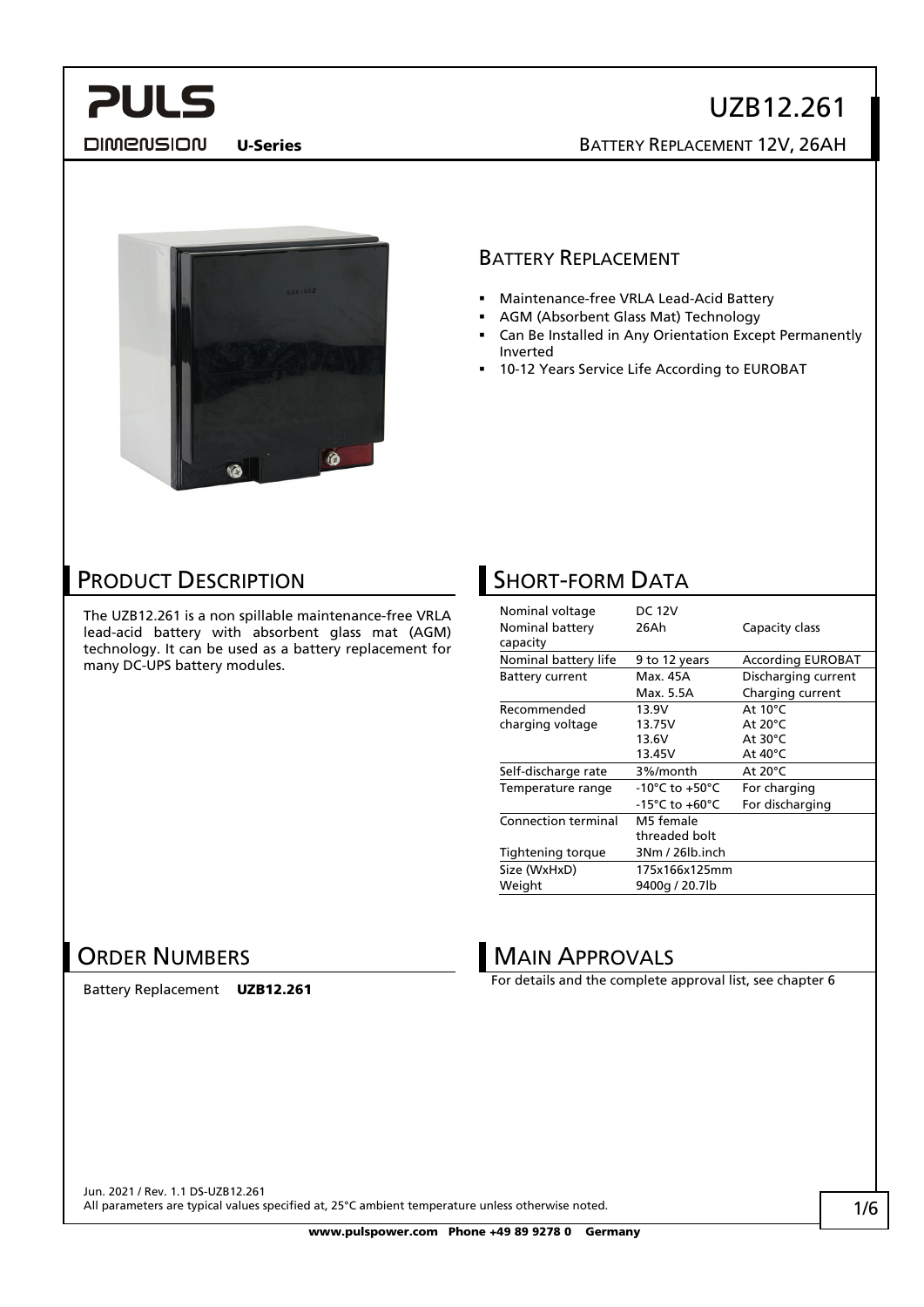DIMENSION

U-Series BATTERY REPLACEMENT 12V, 26AH

#### INDEX

Page Page

- 1. Intended Use [.......................................................3](#page-2-0)
- 2. [Instructions for Disposal of the Batteries...........3](#page-2-1)
- 3. [Instructions for Battery Storage](#page-2-2) .........................3
- 4. Installation Instructions [......................................3](#page-2-3) 5. [Environment........................................................4](#page-3-0)

- 6. [Approved, Fulfilled or Tested Standards...........](#page-3-1) 4
- 7. [Regulatory Product Compliance](#page-3-2) ............................ 4
- 8. [Physical Dimensions and Weight.......................](#page-4-0) 5
- 9. [Recommendations for a Long Battery Life](#page-5-0) ....... 6

The information given in this document is correct to the best of our knowledge and experience at the time of publication. If not expressly agreed otherwise, this information does not represent a warranty in the legal sense of the word. As the state of our knowledge and experience is constantly changing, the information in this data sheet is subject to revision. We therefore kindly ask you to always use the latest issue of this document (available under www.pulspower.com).

No part of this document may be reproduced or utilized in any form without our prior permission in writing.

#### **A WARNING** Risk of electrical shock, fire, personal injury or death.

- Do not short-circuit the battery poles or power wires and always check correct battery polarity.
- Do not modify or repair the unit.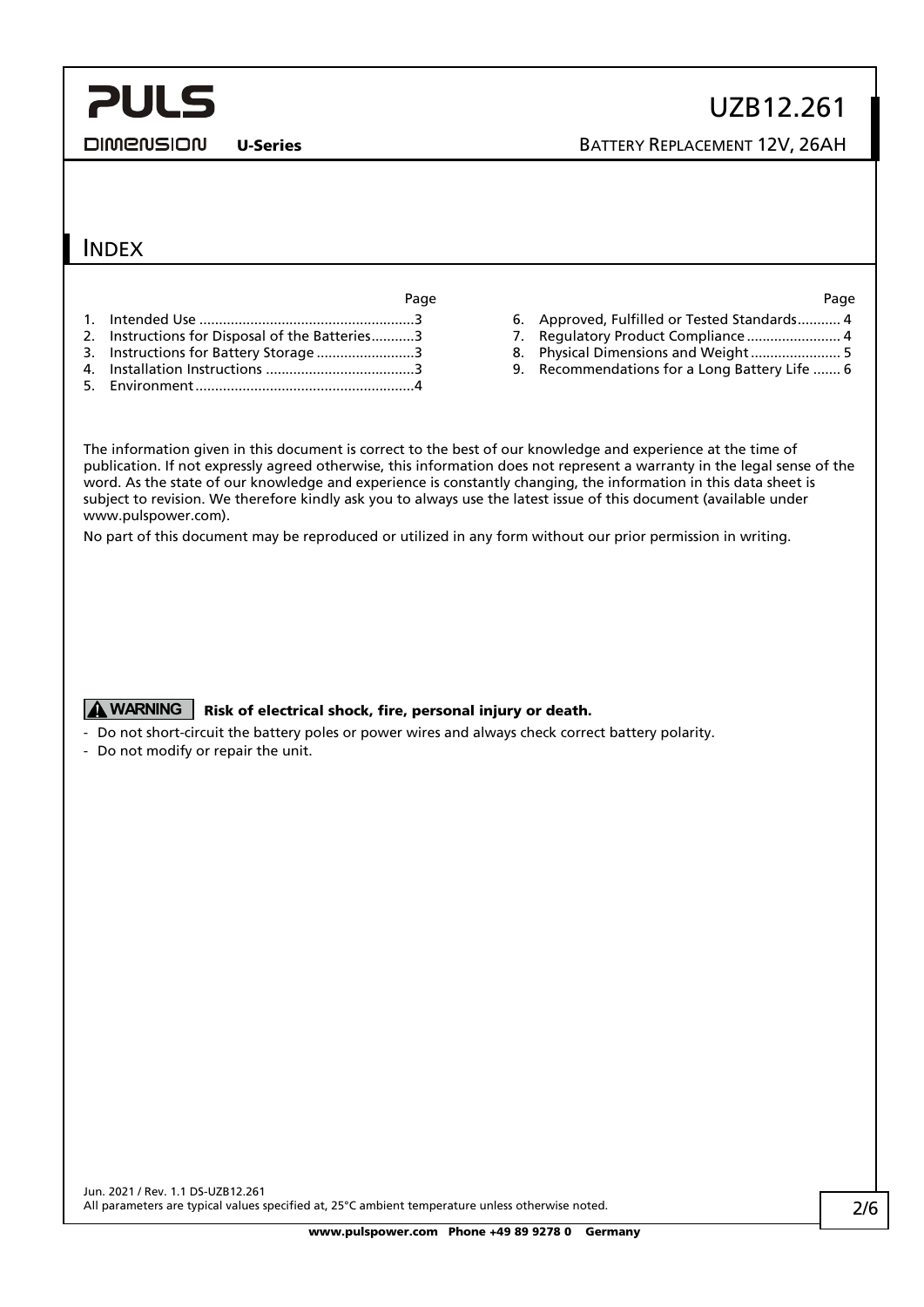DIMENSION

U-Series BATTERY REPLACEMENT 12V, 26AH

#### <span id="page-2-0"></span>1. INTENDED USE

The battery is intended to be used as a battery replacement for DC-UPS systems. Check the product datasheet of the DC-UPS or the battery module to confirm that it is suitable for the desired device.

#### <span id="page-2-1"></span>2. INSTRUCTIONS FOR DISPOSAL OF THE BATTERIES

Always dispose batteries through a recycling organization.

Optionally, batteries can be returned to the supplier or the battery manufacturer. Batteries must be completely discharged before recycling

#### <span id="page-2-2"></span>3. INSTRUCTIONS FOR BATTERY STORAGE

Do not store batteries or battery modules at temperatures higher than 25°C or performance and lifetime may change. Before initial use, check the last charging which is marked on the battery. If it is older than 9 months, replace the battery.

Do does not store batteries longer than 9 months without charging or performance and lifetime may change. Every 9 months or whenever the open circuit voltage (OCV) falls below 12.6V, the battery module should be charged. Apply a charging voltage of 13.8V (at 25°C) for 72 hours. Batteries with an OCV below 12V should be disposed. Frequently charging below +5°C reduces the lifetime of the battery

### <span id="page-2-3"></span>4. INSTALLATION INSTRUCTIONS

Do not over-tighten screws of the terminal bolts of the battery. Recommended tightening torque is 3Nm (26 lb. inch). Do not short-circuit the battery poles or power wires and always check correct battery polarity.

Install the device in a cool area inside an enclosure providing protection against electrical, mechanical and fire hazards.

Do not cover or block the pressure release valves of the battery. Do not install the battery with the valve pressure releases on the bottom side. Hydrogen gas can be released via pressure relief valves. It will form an explosive mixture in air when the concentration exceeds 4% in volume. It is mandatory to ensure sufficient ventilation of the battery. The necessary ventilation and air flow must be calculated according to EN 50272-2.

The device is designed for pollution degree 2 areas in controlled environments. No condensation or frost allowed.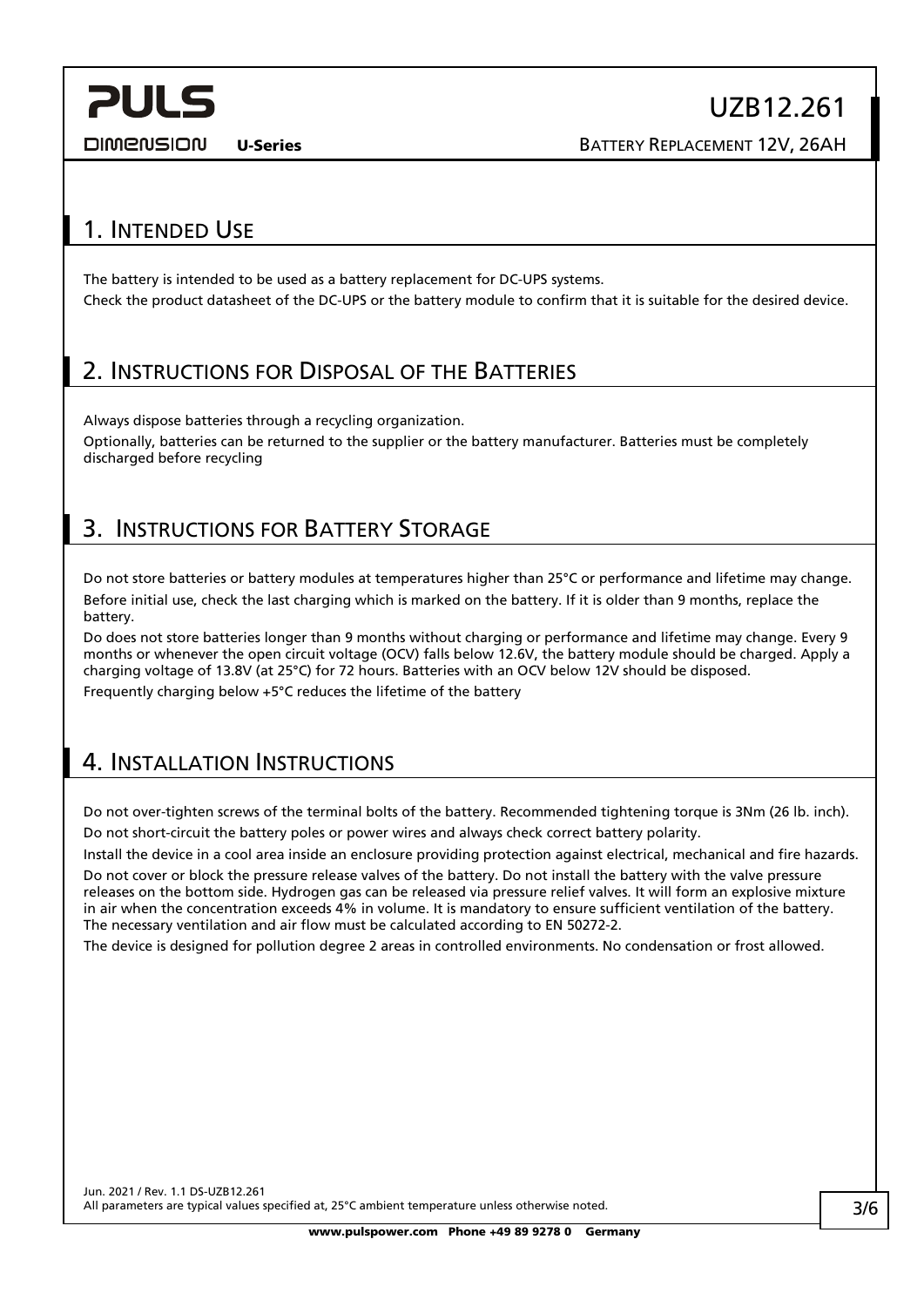**DIMENSION** 

### UZB12.261

U-Series BATTERY REPLACEMENT 12V, 26AH

### <span id="page-3-0"></span>5. ENVIRONMENT

| Operational temperature <sup>*</sup> | -10°C to +50°C (14°F to 122°F)                 | For charging<br>Frequently charging below +5°C (41°F) reduced<br>the lifetime of the battery                                                  |
|--------------------------------------|------------------------------------------------|-----------------------------------------------------------------------------------------------------------------------------------------------|
|                                      | -15°C to $+60^{\circ}$ C (5°F to 140°F)        | For discharging                                                                                                                               |
| Storage temperature                  | -20°C to $+60$ °C (-4°F to 140°F)              | For storage and transportation<br>Recommendation:<br>Do not store at temperatures higher than 25°C<br>or performance and lifetime may change. |
| Humidity                             | 5 to 95% r.h.                                  | IEC 60068-2-30<br>Do not energize while condensation is present                                                                               |
| Vibration sinusoidal                 | $±4mm$ at 16.7Hz<br>fixed frequency for 1 hour | Vibration in vertical mounting orientation<br>according to IEC/EN 61056-1                                                                     |
| Shock                                | free fall from 20cm<br>onto a wooden floor     | Shock with bottom down orientation<br>according to IEC/EN 61056-1                                                                             |
| Altitude                             | 0 to 6000m (0 to 20 000ft)                     |                                                                                                                                               |
| Degree of pollution                  | $\mathcal{P}$                                  | According to IEC 62477-1, not conductive                                                                                                      |
|                                      |                                                | *) Operational temperature is the same as the ambient temperature and is defined as the air temperature 2cm below the unit                    |

ame as the ambient temperature and is defined as the air temperature 2cm below the unit.

### <span id="page-3-1"></span>6. APPROVED, FULFILLED OR TESTED STANDARDS

| VdS            | VdS        | <b>Vendor Declaration</b><br>VdS Guidelines for Alarm Systems<br>Maintenance-free Lead Acid Batteries |
|----------------|------------|-------------------------------------------------------------------------------------------------------|
| <b>UL 1989</b> | <b>Ala</b> | Vendor Certificate<br><b>Standard for Standby Batteries</b><br><b>UL94: HB</b>                        |

### <span id="page-3-2"></span>7. REGULATORY PRODUCT COMPLIANCE

| <b>WEEE Directive</b>      | $\boxtimes$ | <b>Manufacturer's Statement</b><br>EU-Regulation on Waste Electrical and Electronic Equipment<br>Registered in Germany as business to business (B2B) products. |
|----------------------------|-------------|----------------------------------------------------------------------------------------------------------------------------------------------------------------|
| <b>EAC TR Registration</b> | EAN         | <b>EAC Certificate</b><br>EAC EurAsian Conformity - Registration Russia, Kazakhstan<br>and Belarus<br>8507208008, 8507202000, 8507600000, 8507800000           |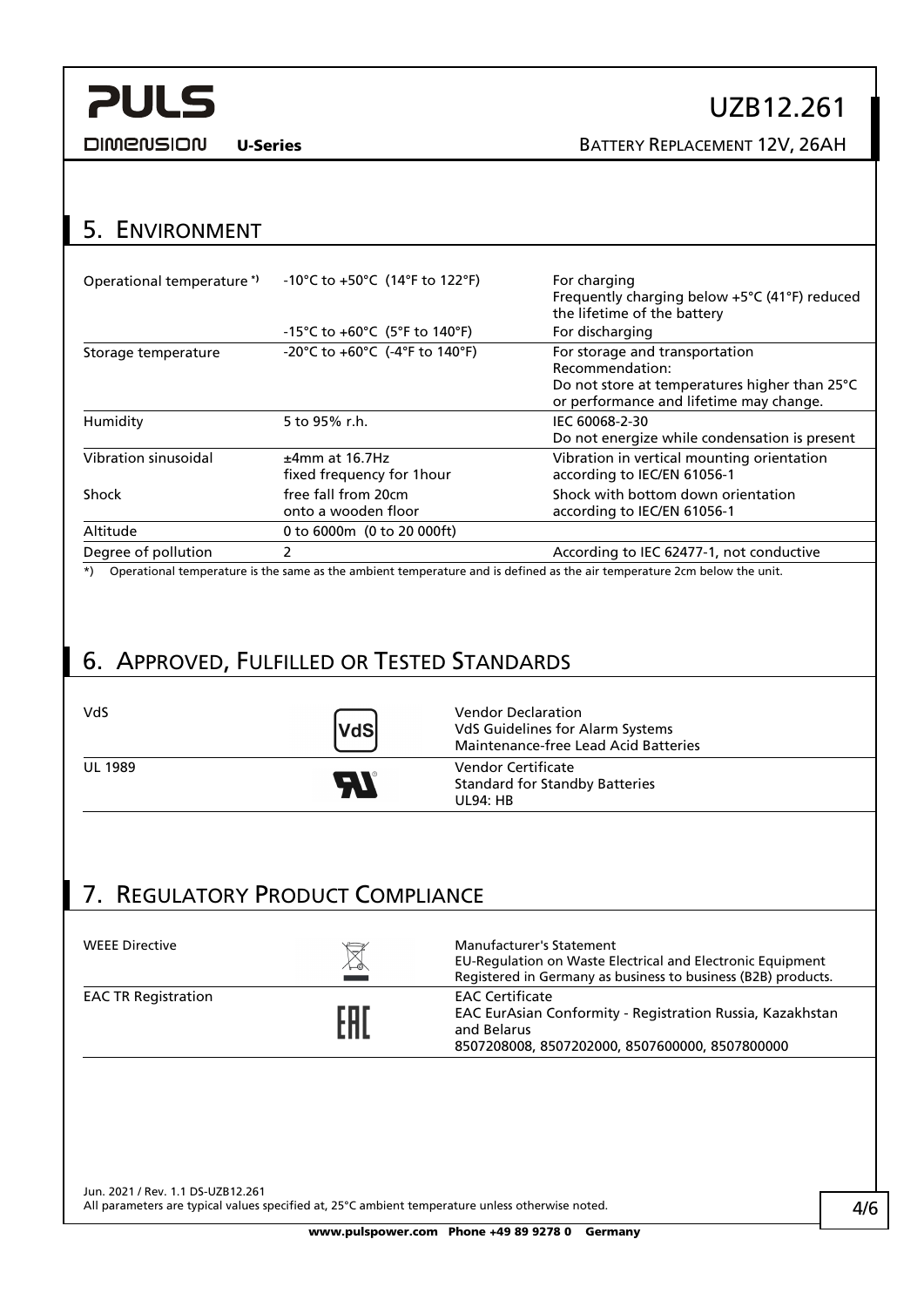**DIMENSION** 

## UZB12.261

U-Series BATTERY REPLACEMENT 12V, 26AH

### <span id="page-4-0"></span>8. PHYSICAL DIMENSIONS AND WEIGHT

| Width  | 175mm / 6.89"  |  |
|--------|----------------|--|
| Height | 166mm / 6.54"  |  |
| Depth  | 125mm / 4.92"  |  |
| Weight | 9400g / 20.7lb |  |